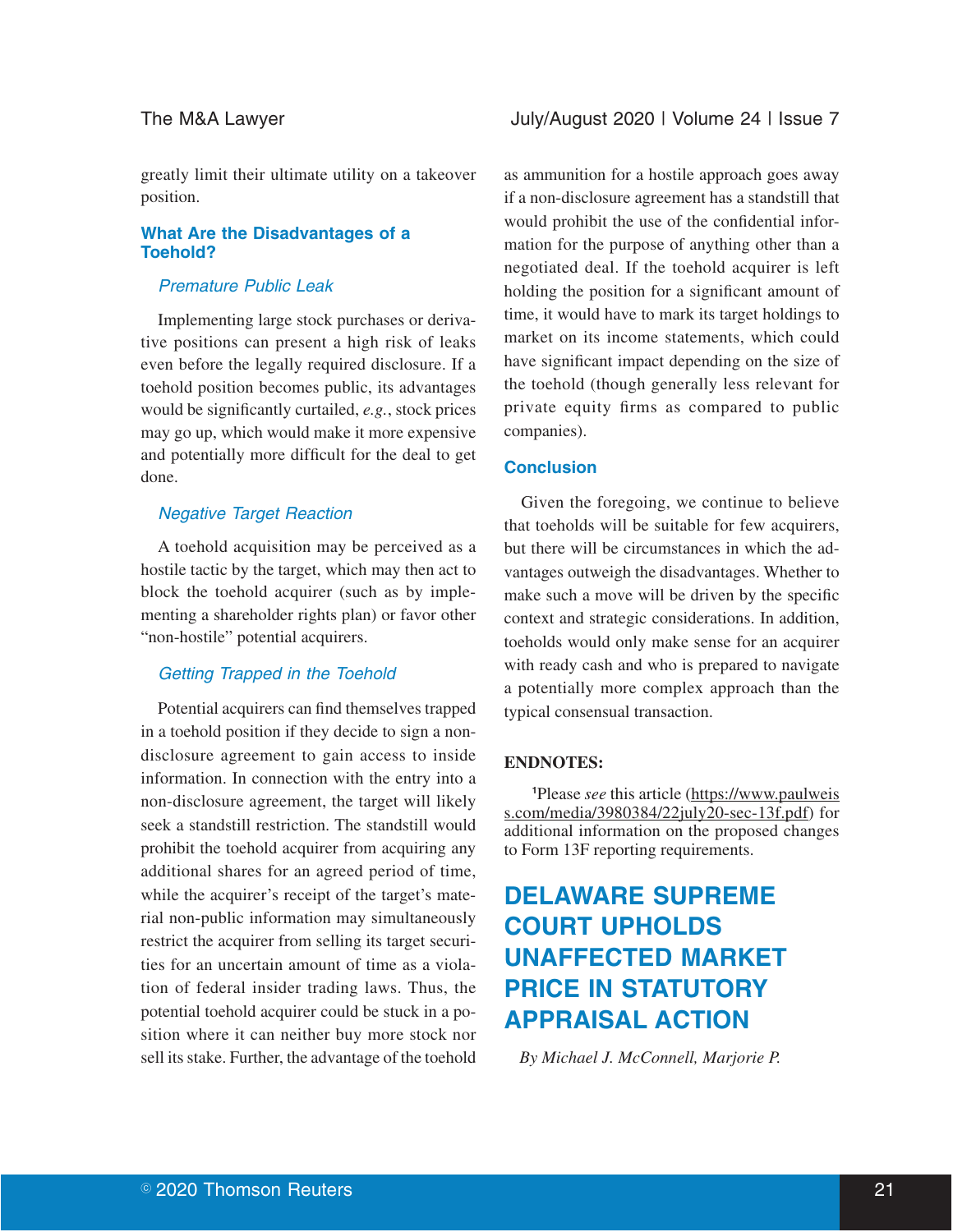# July/August 2020 | Volume 24 | Issue 7 The M&A Lawyer

### *Duffy, Nina Yadava, Ashley F. Heintz, and Robert A. Watts*

*Michael McConnell is a partner, and Ashley Heintz and Robert Watts are associates, in the Atlanta office of Jones Day. Marjorie Duffy is a partner in Jones Day's Columbus, OH, office. Nina Yadava is a partner in Jones Day's New York office.*

*Contact: mmcconnell@jonesday.com or mpduffy@jonesday.com or nyadava@jonesday.com. Note: Jones Day represented Newell in its acquisition of Jarden.*

*The Situation*: Stockholders sought appraisal—judicial determination of the "fair value" of their stock—in connection with a merger. The Delaware Court of Chancery found that the fair value was equal to the company's unaffected market price, which was less than the deal price. The Delaware Supreme Court affirmed in *Fir Tree Value Master Fund, LP v. Jarden Corp.***<sup>1</sup>**

*The Result*: The unaffected market price may be the most reliable indicator of fair value where a public company's stock trades in an informationally efficient market.

*Looking Ahead: Jarden* makes clear the deal price does not operate as a valuation floor. Because stockholders seeking appraisal agree to accept the judicially determined value of their shares, they risk that the court may determine that fair value is below the deal price—and perhaps substantially so.

### **Unaffected Market Price as Fair Value**

This statutory appraisal action arose out of the acquisition of Jarden by Newell, both large consumer products companies, for \$59.21 per share. Certain of Jarden's large stockholders refused to accept the deal price, asserting that it undervalued Jarden. They sought appraisal and, in so doing, agreed to accept the judicially determined "fair value" of their shares, whether the court found that to be higher than, equal to, or lower than the deal price itself.

The stockholders offered competing valuation methods and related expert testimony. The Court of Chancery ultimately determined that Jarden's fair value was equal to its unaffected market price of \$48.31—that is, the market price on the last day Jarden's stock traded without being affected by news of the merger negotiations, which leaked about a week before the deal was announced.

The court found that it was reasonable to rely exclusively on Jarden's unaffected market price because Jarden's stock traded in a semi-strong efficient market, which quickly integrated all publicly available information into Jarden's stock price. The court also concluded, based on an event study performed by Jarden's expert, that the stockholders had failed to prove that the market lacked material, nonpublic information about Jarden's financial prospects.

On appeal, the Delaware Supreme Court affirmed the Court of Chancery's decision and its findings. The stockholders argued that, under the Supreme Court's earlier *Aruba* decision,**<sup>2</sup>** the fair value of a corporation's stock is not its market price. The Supreme Court rejected this argument, noting that the *Aruba* court recognized that the market price of a stock trading in an efficient market should be given weight because it "is an important indicator of its economic value." The Court also made clear that *Aruba* and its other recent appraisal decisions did not rule out any recognized valuation method to support the fair value determination in a statutory appraisal action, including the unaffected market price, as